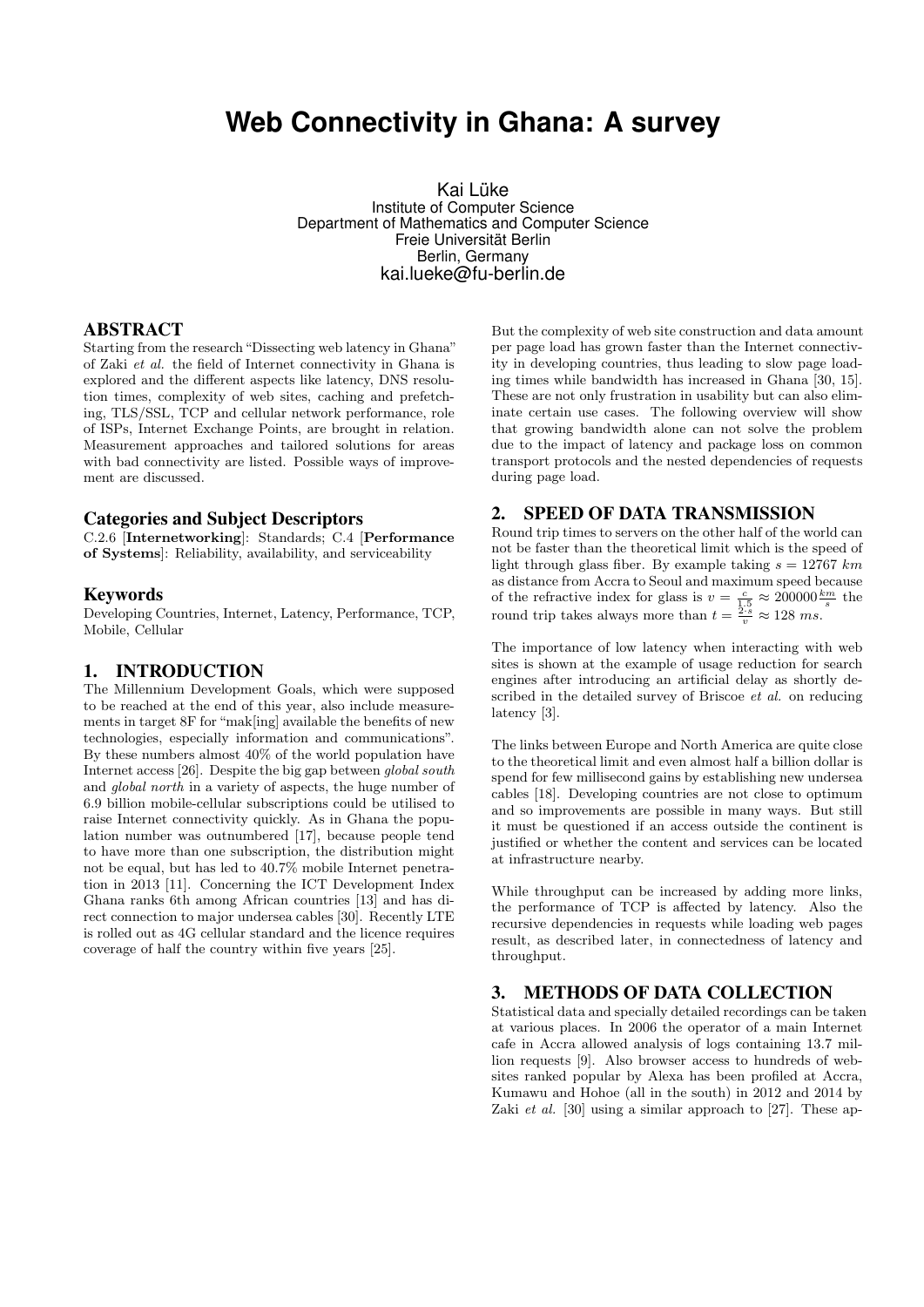proaches help in tracing down how the slow loading times experienced by users are composed by the single parts. But as they happen on application layer, the reasons for decreased throughput and higher round trip times for packages can not be examined. Regarding to Pötsch the charts in [30] do also only include web pages which were able to be received fully which was not the case for all websites. However the paper focuses rather on DNS latency and solution space in the browser. Other works referenced in the chapter here on TCP contain research for these incidents.

Others showed how measurement devices for broadband and cellular connections can be deployed at diverse places in India and South Africa [14, 7]. The special benchmark routers contribute to appropriate long term data and also eliminate possible disturbance to accuracy when the line is shared with other users or due to the local network setup (ibid. and [22]). Also applications on smartphones gain interest as they provide an easy way to reach data sources [7, 19]. All these works also note the faced challenges like unstable power supply and absence of connectivity or suspiciousness towards the smartphone application.

Measurement can help in empowering users which constantly see a much slower connection speed than advertised by the provider [7].

## 4. INTERNET SERVICE PROVIDERS AND INTERNET EXCHANGE POINTS

The contrast between urban and rural areas regarding (fast) internet access is not only present in developing countries, but can therefore significantly determine whether a certain limit is exceeded which makes usage of demanding services not worthwhile any more. Particular for Ghana is also the gradient from the south to the overall less prosperous north. As urban inhabitants tend to be a better income source, providers can be inveigled to privilege them in resource allocation e.g. as it was observed by which gateways were given to urban and rural cellular clients in India [14].

Studies where measurements were realised for more than one provider indicate differences not only in bandwidth and high load during popular usage hours but also latency, specially last mile latency, which is the time to get to the first hop in the provider's IP infrastructure [22]. It might even be that just network configurations bring betterment for cellular access [14]. In addition to correlation of the previous findings [7] also notes that the interconnection of ISPs in the region including neighbour countries plays a huge role when routes outside of the continent can be avoided.

Internet exchange points bring not only ISPs together but also provide a place where content can be made available. The GIX in Accra operates for a decade now and contributed in reducing access times for those organisations who are interconnected there. On average the traffic is around 500 MB/s. Specially the common content distribution networks and popular web services need to take part by locating their servers there. With the now abandoned AIX there used to be an other IX in Accra run by different members. While basis is laid, further steps are to be taken [4, 2, 8].

### 5. WEB SITE ARCHITECTURE, LATENCY AND THE LOADING PROCESS

The work of Zaki et al. is the centre of this section. It gives insights on how assumptions within design decisions of web services on conditions much different from the realities of Internet access in developing regions cause avoidable round trips leading to huge delays. Web pages become more complex and featureful and the dynamically loaded content through AJAX requests implies that even more requests need to be done until the page is in a complete state. Utilising browser automation through the Selenium framework access to hundreds of Alexa's TOP sites (global and local) has been recorded to HAR reports (HTTP Archive), allowing a deeper look on how loading times are constituted and which dependencies are in the critical path through the Wprof tool. In 80% of the cases an initial delay is incorporated because of HTTP redirects (like from name.tld to www.name.tld) [30].

Similar work has been done by Sundaresan et al. to identify bottlenecks [23, 24]. Like in [27] we can see in Zaki et al. how blocking - as all TCP connections are in use - and computation time have their share. But specially the time until the connection is set up - which is name resolution and TCP handshake - stands out with DNS having around 40% of the time in 2012 and up to 14-24% in 2014 (although mind that the amount to be downloaded increased in total). Time to connect contributed 5% of page loading time in 2012 and 15-20% in 2014. All data according to the two clients in Accra via campus WiFi and 3G as well as one 3G client in a more remote area.

While it might be interesting trying to reduce the blocking and speeding up receiving time by allowing more concurrent TCP connections it is also observed that competing TCP connections can have negative impact on each other [5].

Often it might be worth to reflect on which part of the web site has the highest value to the user. Blocking of images or JavaScript as well as using text based browsers will reduce load time of media rich sites. It was found that filtering of advertisement for products which are anyway not available in developing countries should be considered [9]. There is also a difference in browsers on the ability to render half received HTML sites to get quick feedback. But as they - like xlinks2 - are rather simple compared to established browsers, they might just be used in addition. In contrast the usage of lightweight REST APIs through AJAX could also end up in faster interaction because it is not any more the whole HTML site which has to be send by the server.

As web interfaces for mail services are commonly used Du et al. suggest usage of SMTP because of advantages in saving data transfer [9]. In addition it would also avoid slower interaction through the browser and prevent loss of the written mail in case of transmission failure.

HTTP 1.1 pipelining allows to fetch more than one resource through a TCP connection. Similarly, SPDY brings even more flexible multiplexing of requests and the possibility to mark priorities, but also adds in-built compression and works exclusively over encrypted channels (i.e. to outperform HTTP without TLS the gain of SPDY must amortise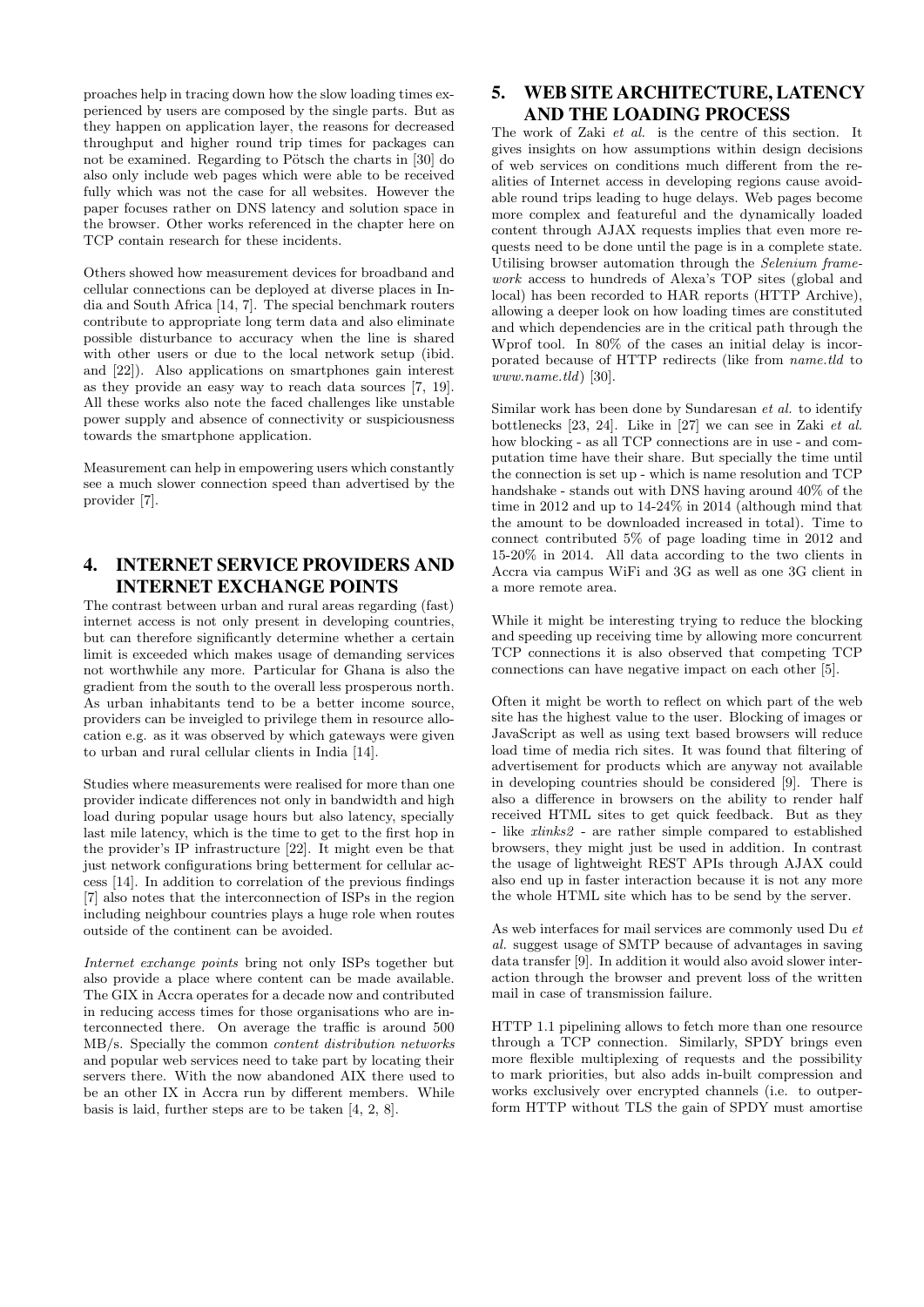the increased start up time). The interesting parts for connections with high round trip times are server push and server hint, so that the server can continue transferring the probably next wanted content without the need of a client request or just indicate that the client should probably start requesting some content which is often requested soon by other clients. This technique is handy as the manual flattening of the dependencies to avoid too many recursive requests (and shorten a long critical path) is not necessary any more.

On the downside usage of only one TCP connection results in an entire delay under conditions of high package loss [29]. Yet in the tests in Ghana an overall speed up of 40% was observed and further refinements might be possible [30].

## 6. INTERNET ACCESS WITH LOW OR IN-TERMITTENT CONNECTIVITY

The global digital divide has also lead to solutions paying attention to the conditions in the global south. Aggressive caching and constructing an index for offline browsing take care that benefits of Internet access are also available during times of an unstable or non-existing connection and even setups are used with the absence of a direct line and data is physically transfered. As the approach on information exchange is quite different, challenges of these mechanical backhaul systems include how to break down the process of web searches to be one round only as the "latency" is now in the order of hours while much data can be transferred at once on storage devices [6, 12, 20].

A more conventional system which serves a customised interface utilising a proxy was tested in Hohoe [15]. To make best usage of the connection, requests are queued and can even be scheduled for less busy times. It also uses filters to reduce page size and a shared cache which can be accessed through an offline index. $<sup>1</sup>$ </sup>

The other popular Internet access method which is raising analogical as in the global north is through second and third generation mobile Internet subscriptions. Due to speed and data volume costs being the regulative factors Sambasivan et al. developed an application enabling mobile users to be informed about the site prize (as by download size) and gives short links/bookmarks instead of going through search engines to reduce delay. They noted on the conditions of mobile Internet usage and show observations with their custom infrastructure which was used to monitor page size by a non-caching proxy [19].

#### 7. CACHING AND PREFETCHING

Caching can play a major role in speeding up page loading time under the here discussed conditions [9]. The emersion of CDNs and common JavaScript libraries allow already received content to be used between different web sites. Serving the common HTTP redirections from a cache resulted in 20% faster page load in the test set of Zaki et al. [30]. But a caching mechanism which is more intrusive than the internal browser cache may result to unwanted side effects. Also in contrast to static pages dynamic web pages are altered and personalised according to the situation of the request and

caching them is be not of much use because of their limited life time. New approaches like micro-caching appear to be promising as style and programme code of a web site are highly cacheable [28].

Not much applicable to cellular access, caching and prefetching in home routers has various aspects. From obvious DNS caching it reaches to caching of TCP connections and even limited content caching. By also introducing popularity based prefetching for DNS, TCP and HTTP requests the extensive studies of Sundaresan et al. end in cutting down page loading times to the half [23, 24].

Yet cellular access already has a longer path until reaching the point where such methods can be deployed and also non-cacheable encrypted traffic in the "post-Snowden era" is increasing and shipped by major web services. In 2014 15% of the Alexa sites accessed at the research of Zaki et al. where using TLS/SSL [30]. Mid of this year the initiative Let's encrypt<sup>2</sup> plans to give free of charge TLS certificates in an automatical manner and is backed by Mozilla, Cisco, Akamai and IdenTrust SSL CA. This will influence not only start up time for connections as already written in the study but also the effectiveness of caches.

## 8. LATENCY IN DNS RESOLUTION AND POSSIBLE IMPROVEMENTS

The bad performance of DNS request in Ghana was the outstanding part of the recent study of Zaki et al.. Specially when a page load incorporates 11 name resolutions, as observed during their research, the round trip times slow down the page load tremendously by making up 72% of the time. Thus they do not only propose caching<sup>3</sup> but also find that a better DNS infrastructure is needed in Ghana. Concerning caching is has to be considered that DNS resolution is also used for load balancing and localisation.

The distance to root servers which are mainly located in North America and Europe is one experienced nuisance. But also the often occurring recursive requests to the local DNS server, root server, top level domain server to sub domain servers in combination with the high round trip times sum up to a big delay. It was shown that by assuming a fictive zero latency for root servers in Ghana the access times could meet with the ones from Europe and North America. But not only placing root servers closer is giving a solution, also routes have to be optimally chosen:

"We found that nearly all of the traceroutes' first hops were outside Ghana and somewhere in Europe (Switzerland, UK, etc.), from where, the route sometimes diverts to the US or Asia. None of the routes went to DNS root servers that are geographically nearby." [30]

Others say that "ISPs should be more proactive to deploy local root anycast instances to improve their DNS query

2 https://letsencrypt.org/

 ${}^{3}$ In the Accra WiFi case caching is done on university campus which leads to improvement from 2012 to 2014.

<sup>&</sup>lt;sup>1</sup>It should be considered to include access to a Wikipedia dump as well like provided by the Evopedia application.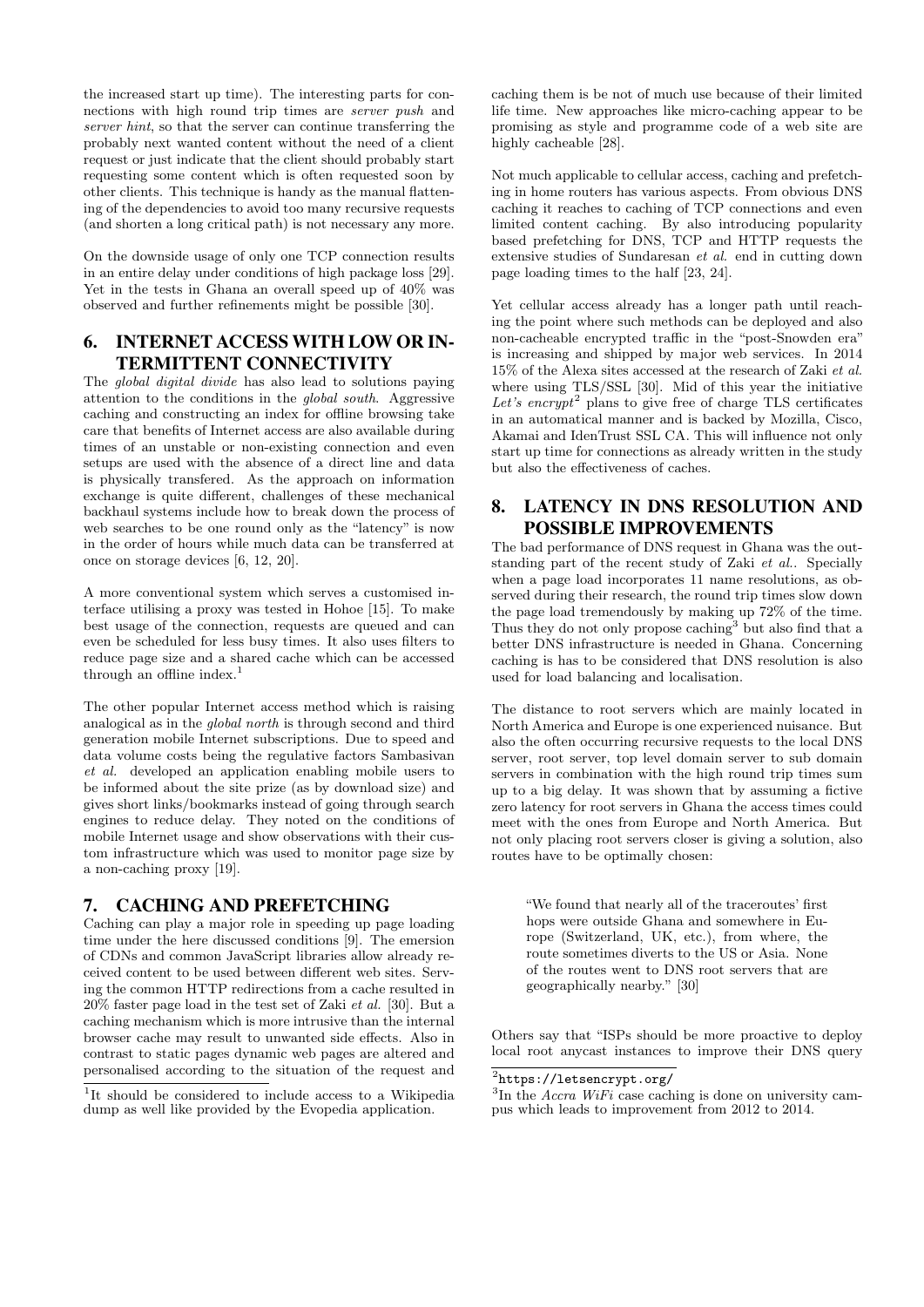performance" [16]. Coming back to the issue of prefetching quite a while ago it was proposed to practise piggybacking and putting answers to queries for related domain names in the additional answer field of a DNS response [21].

## 9. PERFORMANCE OF TCP UNDER CON-DITIONS OF HIGH LATENCY AND PACK-AGE LOSS

The TCP slow start behaviour for congestion control is well known and the three-way handshake for opening a connection and the way reliability is achieved by receiving ACKs has constraints on throughput (e.g. through head-of-line blocking) when round trip times are high and/or package loss occurs. A study claims that under their conditions loss makes web page latency 5 times slower, transfers take 5 times longer on average and 77% of losses were recovered by timeout instead of fast recovery. It is up to the algorithms to reduce these effects and contributions of the proposed methods to the Linux kernel have been done in 2013 [10]. Also RFC 6298 wants to improve the situation, but also spreading of newer software often needs longer time.

While the focus lays on speed and latency, stability of TCP connections is a challenge as well. Traditionally package drop is considered to come from congestion of a router. But this assumption is not accurate for unstable links and wireless transfers. Instead of reducing sending rate because of timeouts it might even help to retransmit quickly to prevent further collapse of the connection. This is also the case when competing connections share one link and some flows take the whole bandwidth while others do not recover and experience, thus leading to unfairness. A middlebox solution by Chen et al. has been tested to reduce these issues by preventing timeouts through scheduling of TCP connections and tactical package drops [5]. An other aspect impacting TCP latency is the bufferbloat in cellular networks which is discussed in the last section.

Adjustments which, like changing initial TCP window size to 10 segments, might have helped in certain situations, but research in general solutions by more robust algorithms performing in any corner of the world appears to be more desirable.

#### 9.1 Alternatives to TCP

Other protocols like SCTP could in fact rule out the shortcomings of TCP which dates back to beginnings in 1974. But changing away from such an established protocol is a long way and promoting improvements to TCP instead of new protocol are adopted.

But in the context of Internet connectivity in developing  $countries$  SCTP<sup>4</sup> has some properties to note on. On one hand the four-way handshake which should prevent DOS attacks seems to go contrary to the efforts to reduce start up time. On the other the flow control algorithms might match better with the conditions and thus reducing loading times - but this is to be investigated. Clearly the features of taking multiple paths and having multiple addresses (multi home) do fit to the unsteady nature of connectivity in remote

areas.

#### 9.2 SSL/TLS

Normal start up has almost 10 round trips and it is an ongoing field to search for optimisations. False start was one attempt, now caching of server parameters - called fast-track - is promising [3, 30].

## 10. THE MOBILE CASE, RELIABILITY AND LAST MILE LATENCY

Much can be learned from the studies by Koradia et al. on Indian cellular networks in urban and rural areas [14]. The gap between urban and rural network performance is not necessarily having technical reasons but also reflects provider decisions of resource allocation. Also influence of network configuration at the gateway on latency of 3G links and throughput has been observed. The occurrence of stalled connections has been investigated and it is related to bursty transmission and the number of packages in flight, but some questions remain open. Some packets were delayed by 30 seconds. It was seen that in general connections without stall were 1.25 to 3 times faster, 2G connections were affected 40%, 3G 30%. The 5 minute transfers spend 15% of the time in this state. The effects could be reduced by changing the receive window size, but on cost of throughput.

Bufferbloat is a phenomenon in cellular network where packets are not directly forwarded but kept in a per client buffer which can have impact on TCP performance [1, 22]. Under these conditions the congestion control algorithms NewReno, Westwood+ and CUBIC performed differently when more then one connection is in use, specially with mixed short and long staying connections.

When new cellular networks are installed it is thus not enough to only look on the higher bandwidth but also efforts must be taken towards optimal latency. As there are situations where TCP recovery does not work well, providers have to make sure that they rule out reasons contributing to unstable TCP connections.

## 11. CONCLUSIONS

The aspects of slow Internet access in Ghana are diverse. The total latency in web requests consists of the various parts taking their share. This also includes that there are many ways to improve the situation, be it on the international level down to even improving the behaviour of one's own device. Yet it needs people working on these issues, be it in the non-profit GIX, in rural communities and school LANs which are not connected to the Internet or in developing robust and efficient communication protocols. But after all the digital divide is connected to the economical situation and relation of the global south and north towards each other.

#### 12. REFERENCES

[1] S. Alfredsson, G. D. Giudice, J. Garcia, A. Brunstrom, L. D. Cicco, and S. Mascolo. Impact of TCP congestion control on bufferbloat in cellular networks. In IEEE 14th International Symposium on "A World of Wireless, Mobile and Multimedia Networks",

<sup>4</sup>http://tools.ietf.org/html/rfc7053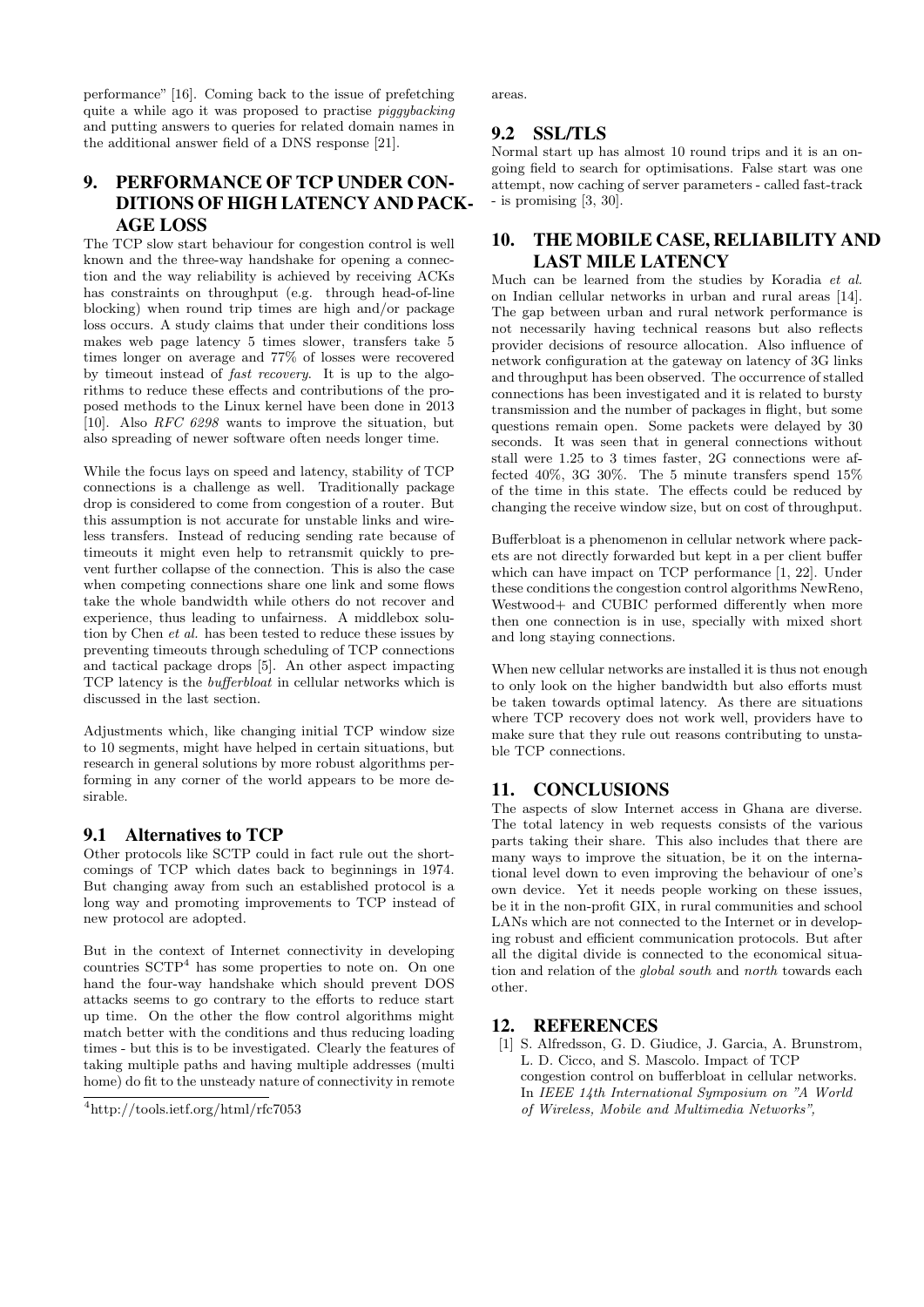WoWMoM 2013, Madrid, Spain, June 4-7, 2013, pages 1–7, 2013.

- [2] Ayitey Bulley. The Peering Scene in Ghana. Africa Peering and Interconnect Forum Accra, Aug. 2011.
- [3] Bob Briscoe and Anna Brunstrom and Andreas Petlund and David Hayes and David Ros and Ing-Jyh Tsang and Stein Gjessing and Gorry Fairhurst and Carsten Griwodz and Michael Welzl. Reducing Internet Latency: A Survey of Techniques and their Merits. IEEE Commun. Surveys Tuts., 2014.
- [4] D. Charles Amega-Selorm, Muriuki Mureithi. Impact of IXPs - A review of the experiences of Ghana, Kenya and South Africa. Technical report, Open Society Institute, Aug. 2009.
- [5] J. Chen, L. Subramanian, J. R. Iyengar, and B. Ford. TAQ: enhancing fairness and performance predictability in small packet regimes. In Ninth Eurosys Conference 2014, EuroSys 2014, Amsterdam, The Netherlands, April 13-16, 2014, page 7, 2014.
- [6] J. Chen, L. Subramanian, and J. Li. RuralCafe: Web Search in the Rural Developing World. In Proceedings of the 18th International Conference on World Wide Web, WWW 2009, Madrid, Spain, April 20-24, 2009, pages 411–420, 2009.
- [7] M. Chetty, S. Sundaresan, S. Muckaden, N. Feamster, and E. Calandro. Measuring broadband performance in South Africa. In Proceedings of the 4th Annual Symposium on Computing for Development, ACM DEV-4 '13, pages 1:1–1:10, New York, NY, USA, 2013. ACM.
- [8] Dennis Weller. Blurring Boundaries: Global and Regional IP Interconnection. ITU GSR Discussion Paper, 2012.
- [9] B. Du, M. J. Demmer, and E. A. Brewer. Analysis of WWW traffic in Cambodia and Ghana. In Proceedings of the 15th international conference on World Wide Web, WWW 2006, Edinburgh, Scotland, UK, May 23-26, 2006, pages 771–780, 2006.
- [10] T. Flach, N. Dukkipati, A. Terzis, B. Raghavan, N. Cardwell, Y. Cheng, A. Jain, S. Hao, E. Katz-Bassett, and R. Govindan. Reducing web latency: The virtue of gentle aggression. In Proceedings of the ACM sigcomm 2013 conference on sigcomm, SIGCOMM '13, pages 159–170, New York, NY, USA, 2013. ACM.
- [11] GhanaWeb B.V. Mobile internet subscription hits 10.56m. http: // www. ghanaweb. com/ GhanaHomePage/
- $\emph{NewsArchive/artikel.}$   $\emph{php? ID=291200}$  ,  $\emph{6}$  Nov. 2013. [12] S. Guo, M. H. Falaki, E. A. Oliver, S. U. Rahman, A. Seth, M. A. Zaharia, and S. Keshav. Very low-cost internet access using KioskNet. Computer Communication Review, 37(5):95–100, 2007.
- [13] International Telecommunication Union. Measuring the Information Society Report 2014 Executive Summary. 2014.
- [14] Z. Koradia, G. Mannava, A. Raman, G. Aggarwal, V. J. Ribeiro, A. Seth, S. Ardon, A. Mahanti, and S. Triukose. First impressions on the state of cellular data connectivity in India. In Annual Symposium on Computing for Development, ACM DEV-4, Cape Town, South Africa - December 06 - 07, 2013, page 3,

2013.

- [15] L. D. Li and J. Chen. TroTro: Web Browsing and User Interfaces in Rural Ghana. In Proceedings of the Sixth International Conference on Information and Communication Technologies and Development: Full Papers - Volume 1, ICTD '13, pages 185–194, New York, NY, USA, 2013. ACM.
- [16] J. Liang, J. Jiang, H. Duan, K. Li, and J. Wu. Measuring Query Latency of Top Level DNS Servers. In Proceedings of the 14th International Conference on Passive and Active Measurement, PAM'13, pages 145–154, Berlin, Heidelberg, 2013. Springer-Verlag.
- [17] Modern Ghana Media Communication Ltd. Mobile penetration cross 100% in Ghana. http: // www. modernghana. com/ news/ 443415/ 1/ mobile-penetration-cross-100-in-ghana. html , 4 Feb. 2013.
- [18] Popular Science. Fiber-optic transatlantic cable could save milliseconds, millions by speeding data to stock traders. http: // www. popsci. com/ technology/ article/ 2011-04/ new-transatlantic-cable-will-speedinformation-exchange-price , 25 Nov. 2011.
- [19] N. Sambasivan, P. Lee, G. Hecht, P. M. Aoki, M.-I. Carrera, J. Chen, D. P. Cohn, P. Kruskall, E. Wetchler, M. Youssefmir, and A. T. Larssen. Chale, How Much it Cost to Browse?: Results from a Mobile Data Price Transparency Trial in Ghana. In Proceedings of the Sixth International Conference on Information and Communication Technologies and Development: Full Papers - Volume 1, ICTD '13, pages 13–23, New York, NY, USA, 2013. ACM.
- [20] A. Seth, D. Kroeker, M. Zaharia, S. Guo, and S. Keshav. Low-cost Communication for Rural Internet Kiosks Using Mechanical Backhaul. In Proceedings of the 12th Annual International Conference on Mobile Computing and Networking, MobiCom '06, pages 334–345, New York, NY, USA, 2006. ACM.
- [21] H. Shang and C. E. Wills. Piggybacking related domain names to improve DNS performance. Comput. Netw., 50(11):1733–1748, Aug. 2006.
- [22] S. Sundaresan, W. de Donato, N. Feamster, R. Teixeira, S. Crawford, and A. Pescapè. Broadband internet performance: A view from the gateway. In Proceedings of the ACM SIGCOMM 2011 Conference on Applications, Technologies, Architectures, and Protocols for Computer Communications, Toronto, ON, Canada, August 15-19, 2011, pages 134–145, 2011.
- [23] S. Sundaresan, N. Feamster, R. Teixeira, and N. Magharei. Measuring and mitigating web performance bottlenecks in broadband access networks. In Internet Measurement Conference, IMC'13, Barcelona, Spain, October 23-25, 2013, pages 213–226, 2013.
- [24] S. Sundaresan, N. Magharei, N. Feamster, and R. Teixeira. Characterizing and Mitigating Web Performance Bottlenecks in Broadband Access Networks. Proceedings of the ACM SIGMETRICS/international conference on Measurement and modeling of computer systems, 2013.